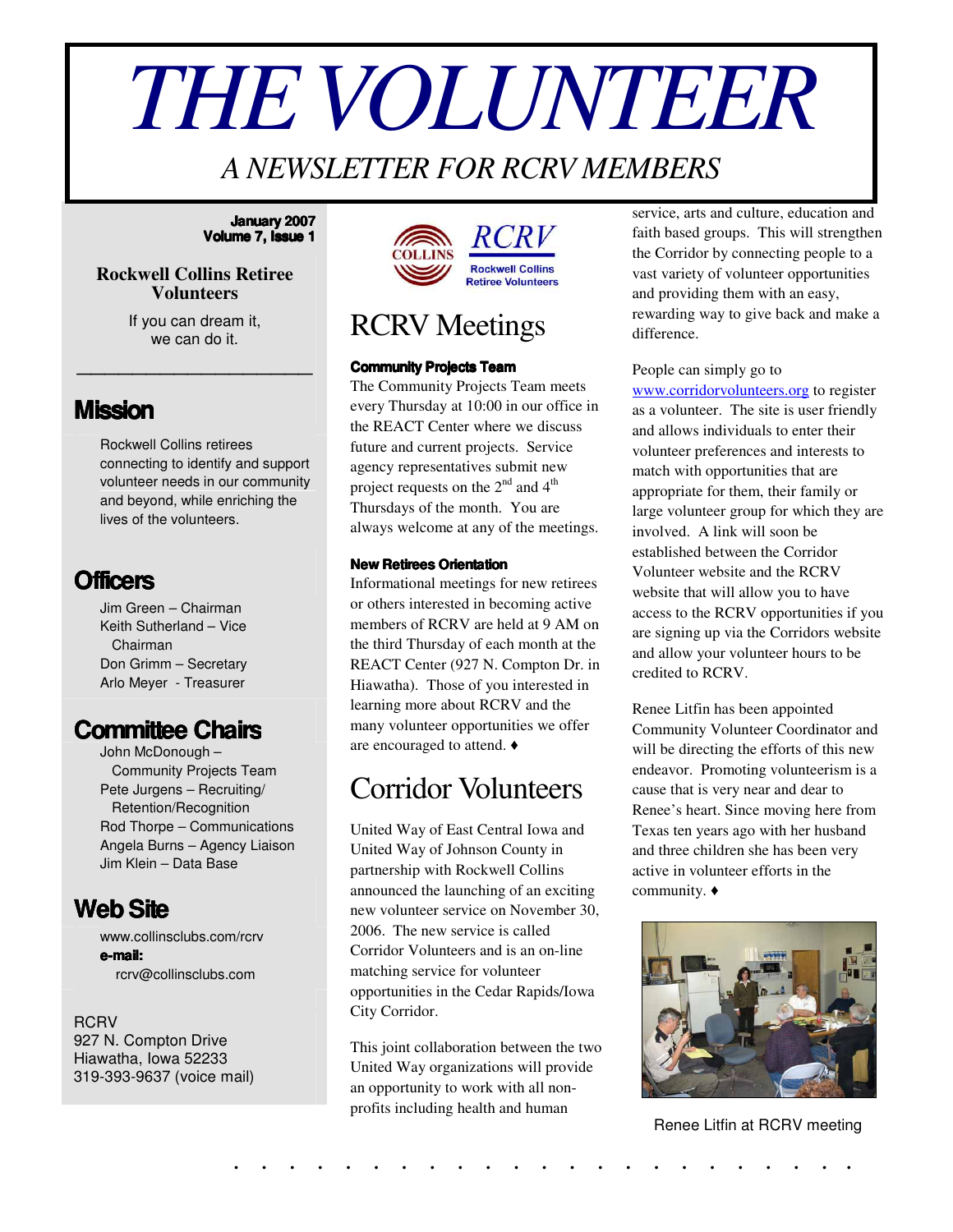# SCORE

The Service Corps of Retired Executives (SCORE) is a nonprofit volunteer organization conducted under the auspices of The Small Business Administration with more than 10,500 business mentors in 400 counseling offices nationwide. As "Counselors to America's Small Business", SCORE utilizes the expertise of retired executives to assist small businesses get started and flourish.

The local Cedar Rapids chapter of SCORE is one of seventeen in Iowa. It covers four counties and has over sixty counselors serving entrepreneurial clients in the area. Twenty of these counselors are Rockwell Collins Retirees. In addition to the individual counseling, SCORE also conducts group seminars in collaboration with Kirkwood Community College at the Kirkwood Training and Outreach Center in Marion on various topics about starting and running a small business. Information on the seminars can be obtained by calling the KTOS center at 319 -377-8256 or SCORE at 319- 362-6405, ext 2005.

If you have an interest in volunteering as a counselor for this important group or to simply add your expertise to the current staff, SCORE would welcome your participation. The most critical needs are in the area of manufacturing systems and processes, information technology, finance and marketing. For more information on how to get signed up call Carolyn Tonn at 319-362-6405, ext. 2007. $\triangleleft$ 

## Collins Retirees Potluck Meetings

The Collins Retirees Potluck Group meets the third Tuesday of the month at the Kenwood Park United Methodist Church, 175 34th St. NE at noon for a potluck lunch and program. Upcoming programs are:

- **January** Bingo
- **February** Music by Larry and Friend
- **March** Bingo
- **April** TBA



The annual meeting of the Rockwell Collins Retiree Volunteers was held at the American Red Cross facility on November 8, 2006. The meeting agenda included a review of 2006 accomplishments, client agency reports, plans for the future and election of officers.

Officers elected for 2007 were Jim Green, Chairperson; Keith Sutherland, Vice-Chairperson; Don Grimm, Secretary; and Arlo Meyer, Treasurer.



Jim Green Chairperson



Keith Sutherland Vice Chairperson



Don Grimm



Arlo Meyer **Treasurer** 

Several significant accomplishments for 2006 were reported including receipt of the Governor's Volunteer Award by the organization and four of its individual members, 26,000 hours of volunteer time, and significant project support to **Secretary** 

Recruiting Chairman Pete Jurgens reported that we now have 166 retirees on the "active" list of RCRV.

our many client agencies.



RC retiree and SCORE volunteer Jim Finerty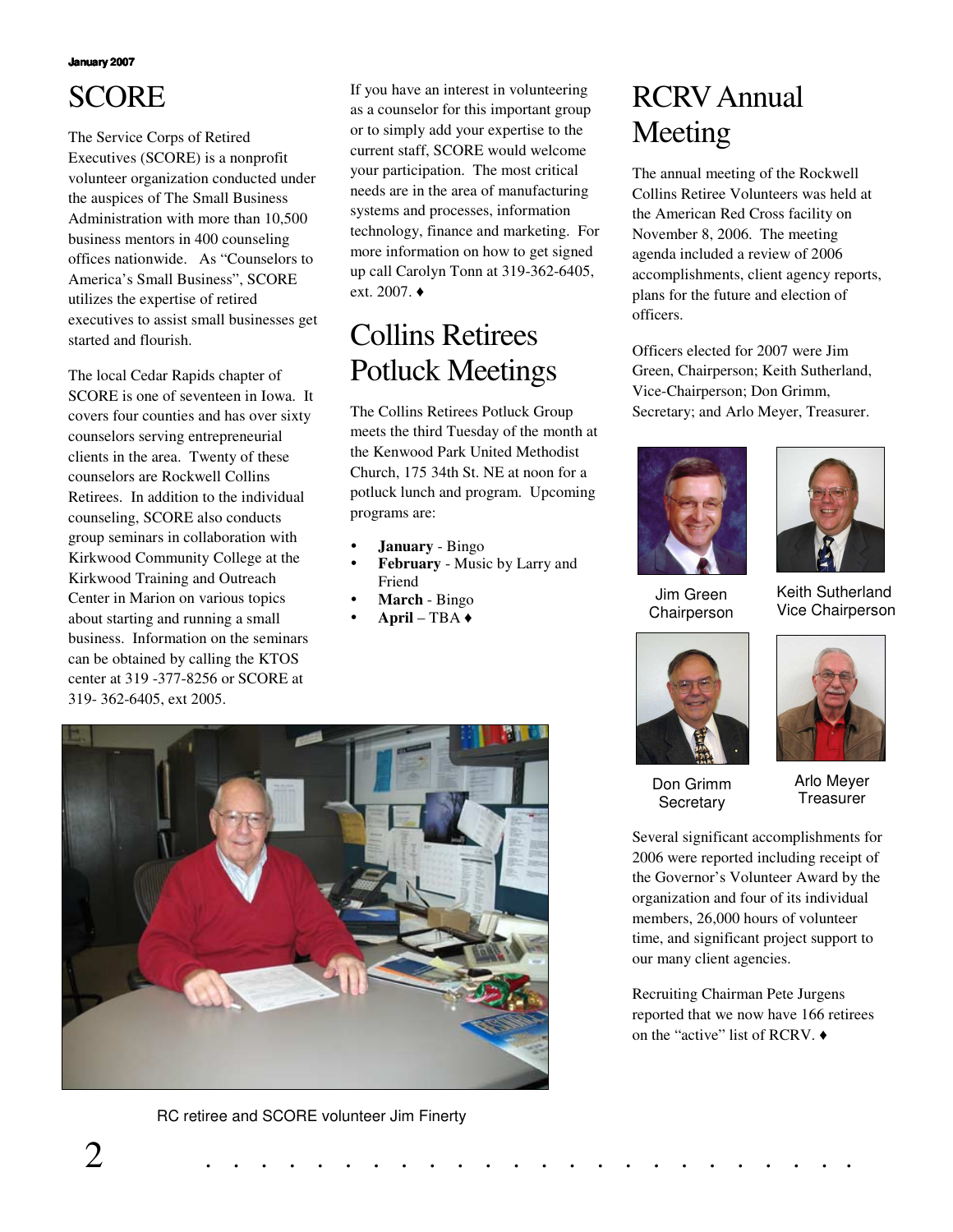## Medicare Part D Seminars

RCRV provided seminars on Medicare Part D and other insurance topics in collaboration with The Heritage Agency on Aging and SHIIP. Four seminars were held in October and November and over 400 attendees participated.  $\triangleleft$ 



Pete Jurgins conducting Insurance Seminar

# Festival of Trees

Mike Wilson once again was the RCRV leader for the second annual construction and tear down effort for the St. Luke's Auxiliary Festival of Trees held in November, 2006.

RCRV members provided the voluntary effort that once again made this a very successful fund raising event by the Auxiliary with proceeds going to fund hospital projects.  $\triangleleft$ 



## Why Affiliate Volunteer Activities Through RCRV?

Many Rockwell Collins retirees participate and make significant contributions in volunteer activities throughout the community but do not affiliate these endeavors through RCRV. If you are an active volunteer but not affiliated with RCRV, please consider volunteering through RCRV for the following reason:

-RCRV affiliation will give you an opportunity to diversify your volunteer activities through the broad variety of efforts that RCRV supports

-RCRV affiliation will make available a broad range of group capabilities and synergism that may enhance your volunteer activities and project success.

-RCRV affiliation will make available an existing infrastructure that can compliment your existing activities or help contribute to their success.

-RCRV affiliation will provide for significant camaraderie with former fellow employees and/or people with similar interests and goals.

-RCRV volunteers are automatically enrolled in the Retired Senior Volunteer

> Program (RSVP) which provides supplemental insurance while performing volunteer duties. This insurance includes excess accident medical coverage, excess volunteer liability insurance and excess automobile liability insurance.

-RCRV affiliation provides greater opportunities for

recognition and validation of your volunteer endeavors.

In order to become an active RCRV member and thereby partake of the many benefits please fill out and submit a member registration form. The form may be obtained by calling the office at 319-393-9637 or from our website www.collinsclubs.com/RCRV then clicking on Become an active RCRV member by registering with RSVP. Sign up can also be achieved by attending one of the Community Projects Team meetings or New Retirees Orientation meeting referenced above. ♦

# REACT Computer Repair

The Rockwell Educational Access to Computer Technology Center (REACT) was established in 1999 as a nonprofit organization to receive used computers from Rockwell Collins and other area businesses, refurbish them and donate them to area schools and nonprofit community agencies. Several RCRV members provide volunteer service to the refurbishment activity.

REACT has announced that beginning this month they will be begin a new service of repairing computers for retired individuals and students. If you have a computer in need of repair you need to call Barb at 393-9632 to make an appointment. Then you will bring it to the REACT Center at 927 N. Compton Drive in Hiawatha and REACT will repair it free except for any parts costs. Hours of operation are 7 am to 5 pm Tuesday through Friday and 8am to noon on Saturday. They soon hope to be offering free classes in basic computer programs and internet and e-mail use.

RCRV members constructing Festival of Trees